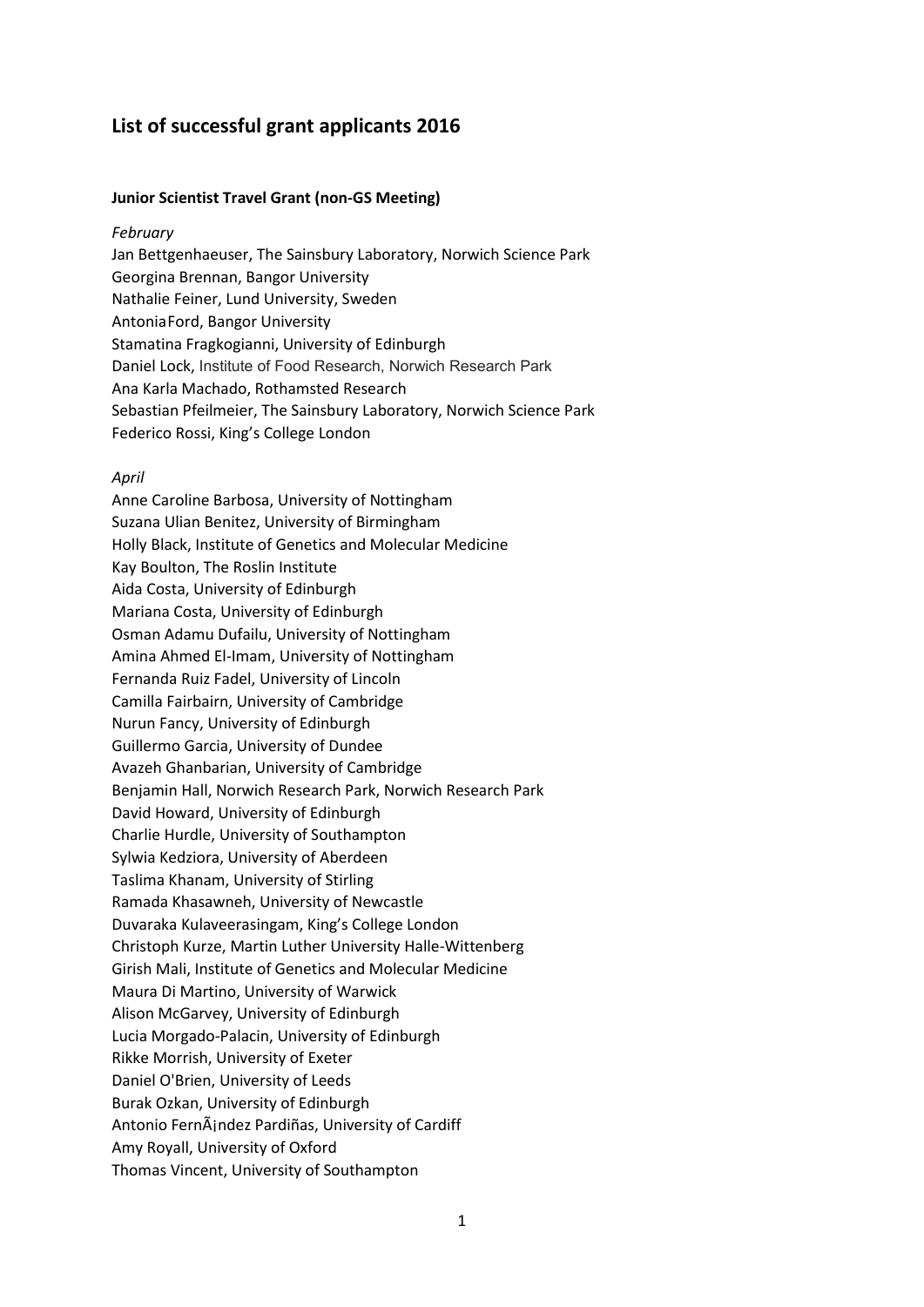Alexander Widger, University College London Charley Xia, University of Edinburgh Yanni Zeng, Royal Edinburgh Hospital

#### *June*

Vahid Aslanzadeh, University of Edinburgh Anna Burt, University of Cardiff Nicola Capstaff, University of East Anglia Lingyan Chen, King's College London Megan De Ste Croix, University of Leicester Simon Dailey, University of St Andrews Alexandra Davis, De Montfort University Michael Dinan, University of Cambridge Georgia Drew, University of Liverpool Song Feng, University of Warwick Miguel Foronda, University of Edinburgh Myles Garstang, University of Essex Sam Hyatt, University of Cardiff Claudia Kathe, King's College London Martijn Kelder, Institute of Genetics and Molecular Medicine Katie MooreKatja Maierbrugger, King's College London Roza Masalmeh, University of Edinburgh Katie Moore, University of Ulster Delyan Mutavchiev, University College London Vasileios Papadogiannis, University of Oxford Jose Vicente Torres Perez, Imperial College London Lana Talmane, University of Edinburgh Adriana Amorim Torres, University of Dundee Adriana Iglesias Vasquez, Centre of Biological Studies of Chizé, France

#### *August*

Cinthia Carolina Abbonam, Museum of Natural History of San Rafael Islam Abdull fattah Alshamleh, University of Newcastle Antoniana Batsivari, University of Edinburgh Nezha Suzanne Benabdallah, Institute of Genetics and Molecular Medicine Anahi Liliana Binagui-Casas, University of Edinburgh Rosie May Butler, King's College London Wai Kit Chan, University of Edinburgh Kathleen Christie, University of Ulster Hugo Creeth, Cardiff University Dulce Maria de Lima Cunha, University of Huddersfield Anish Dattani, University of Oxford Emma Davenport, The Broad Institute, USA Olivia Duncan, King's College London Charlotte Emily Flanagan, King's College London Craig Glastonbury, University of Oxford Michaela Holzem, Oxford Brookes University Rachel Hunt, King's College London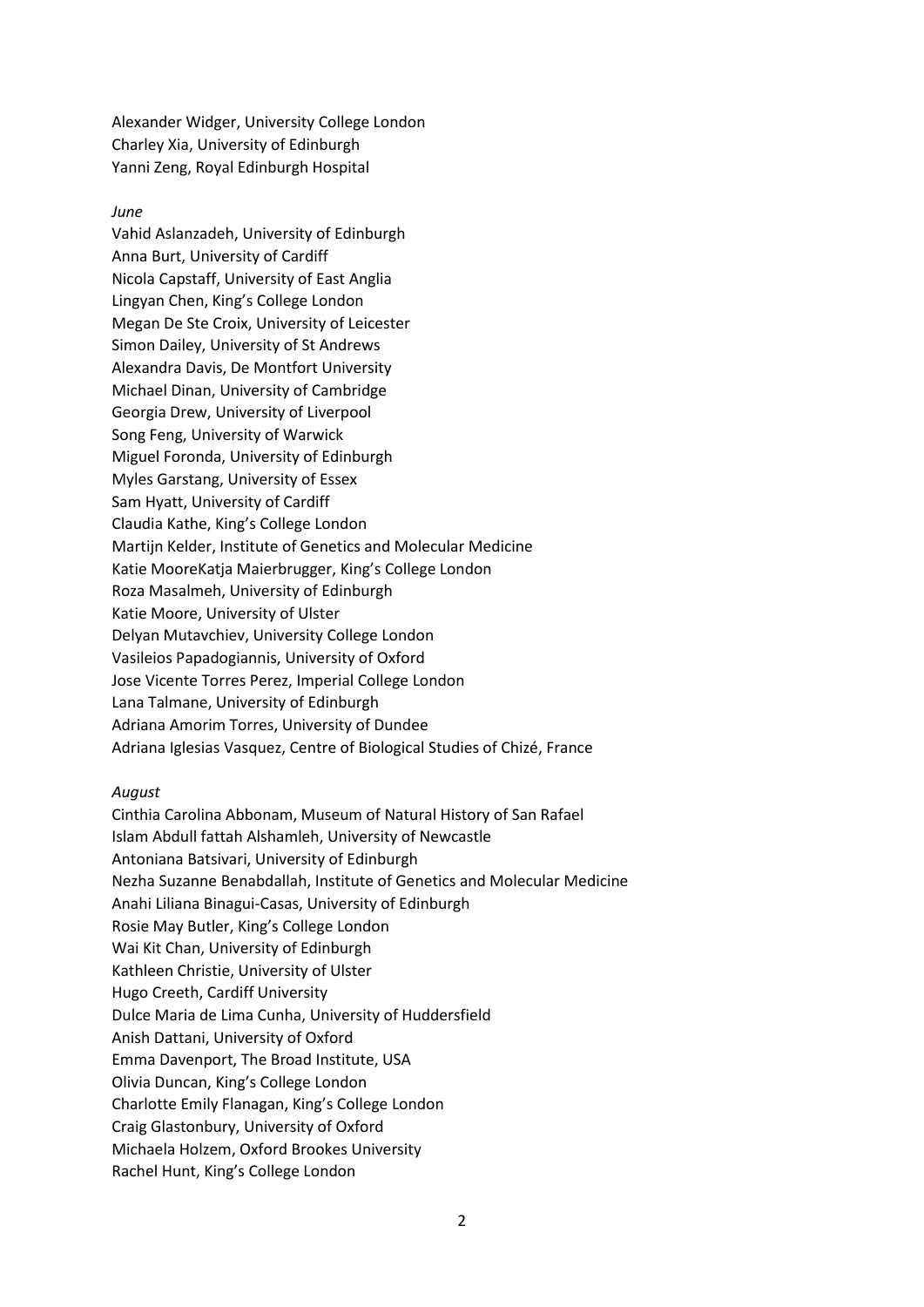Matthew Benjamin Johnson, University of Exeter Anastasiya Kazachenka, University of Cambridge Louis El Khoury, University of Essex Amy McMahon, University of Ulster Yuliana Valerieva Mihaylova, University of Nottingham Miguel Ramirez Moreno, University of Southampton Reka Nagy, University of Edinburgh Mari Niemi, Wellcome Trust Sanger Institute Aisyah Mohd Noor, King's College London Nelly Olova, Institute of Genetics and Molecular Medicine Robert Power, King's College London Michela Pulix, University of Liverpool Isobel Ronai, University of Sydney Prateek Sharma, University of Birmingham Nzar Shwan, University of Nottingham Shivani Singh, University of Birmingham Ilaria Volpi, University of Dundee Josephine Beth Walton, University of Glasgow Isabel Webb, University of Oxford Belgin Yalcin, University of Cambridge Xiao Xu, University of Nottingham

#### *October*

Vamsi Krishna Gali, University of Aberdeen Christopher Johnston, University of Aberdeen Belinda Kahnt, Martin Luther University, Germany Alicia Lledo Lara, University of Oxford Elisa Martelletti, King's College London Andrea Rizzotto, Wellcome Trust Centre for Cell Biology, Edinburgh Amy Slender, Flinders University School, Australia Shivani Singh, University of Birmingham Panagiotis Theodorou, Martin Luther University, Germany Kayleigh Wardell, University of Sussex

#### *December*

Andrew Blease, MRC Harwell Science and Innovation Campus Mahmoud Fassad, University College London Gonçalo Faria, University of St Andrew's Tom Jenkins, University of Exeter Sarah-Jayne Mackin, University of Ulster Surangi Nalika Perera, University of Cambridge Varsha Patel, King's College London Christian Schwall, University of Cambridge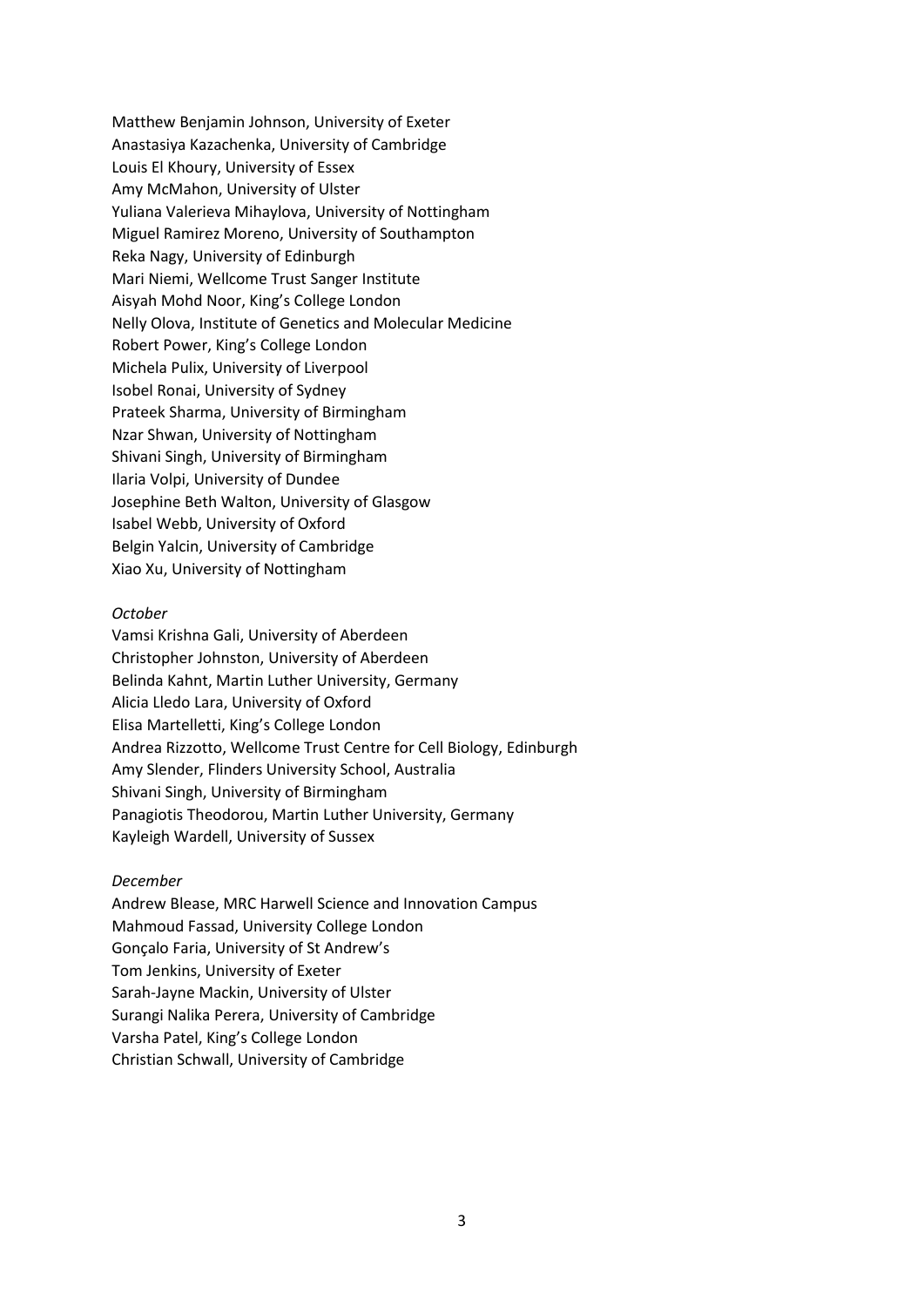# **Junior Scientist Travel Grant (GS Meeting)**

Myles Garstang, University of Essex Elizabeth Hay, University of Aberdeen Irene Kallimasioti-Pazi, University of Edinburgh Fionnuala Mckenna, University of Essex Marta Lopez Morato, University of Nottingham Tulsi Patel, University of Nottingham Reuben Pengelly, University of Southampton Bharat Pokhrel, University of Leeds Nitikorn Poriswanish, University of Leeds Nzar Shwan, University of Nottingham Jennifer Westoby, University of Cambridge Xiao Xu, University of Nottingham

# **Junior Scientist Travel Grant (SIG Meeting)**

Claire Armstrong, University of East Anglia Dr Joe Colgan, Queen Mary University of London Mariana Costa, University of Edinburgh Rebecca Lewis, University of East Anglia Elizabeth Mittel, University of Glasgow Liudmila Zhaunova, University of Edinburgh

## **Heredity Fieldwork Grant**

*January*

Claire Armstrong, University of East Anglia Jane Hosegood, Molecular Ecology and Fisheries Genetics Laboratory, Environment Centre Wales

*April* 

Daniele D'Agostino, University of Nottingham Mario Duran, University of Edinburgh

*July*  Charles Baillie, University of Salford Tali Magory Cohen, Tel Aviv University Daisy Gates, University of Exeter Emily Humble, University of Bielefeld, Germany Angelica Menchaca Rodriguez, University of Bristol Ashley Sendell-Price (Cook), University of Oxford

*October*  Christopher Doble, University College London Rowan Schley, Imperial College London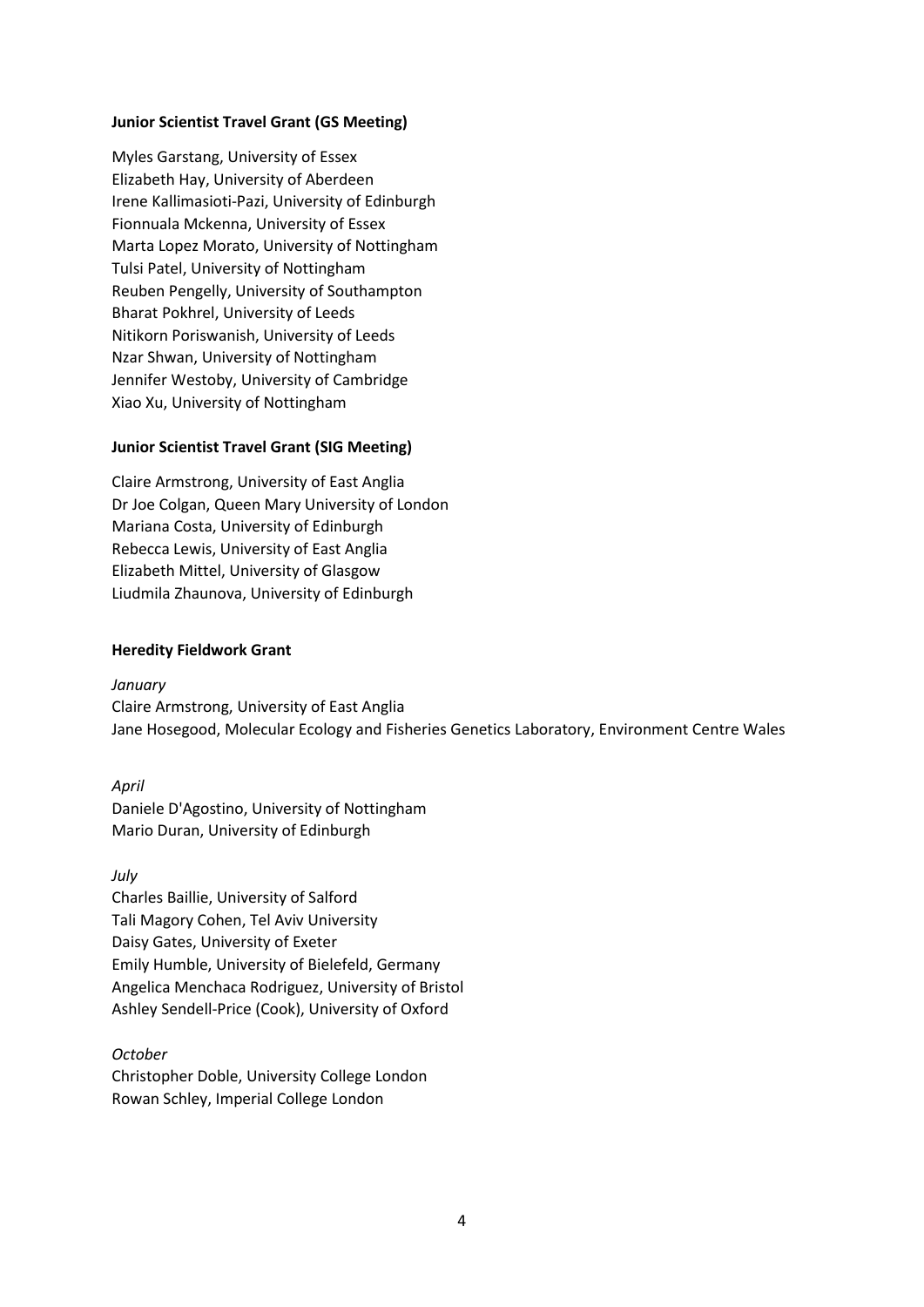# **Training Grant**

### *January*

Anagha Krishna, University of Edinburgh Niamh Mullins, King's College London Josephine Paris, University of Sussex

# *April*

Kathleen Christie, University of Ulster Angelica Maria Cuevas Pulido, University of Oslo Fernanda Ruiz Fadel, University of Lincoln Johanna Fischer, Francis Crick Institute Katherine French, University of Oxford Sarah Nesbitt, University of Newcastle Nicole Ward, University of East Anglia

## *July*

Friederike Clever, University of Manchester Rafael Homem, Rothamsted Research Isobel Ronai, University of Sydney Olivia Tidswell, University of Cambridge

## *October*

Hannes Becher, Queen Mary University of London Sahir Bhatnagar, McGill University, Canada

## **Summer Studentships**

Christina Antoniou, University of Edinburgh Conor Baxter, University of Edinburgh Michael Casey, University of Cambridge Ki Choi Chan, University of York Ana da Costa, University of Southampton Thomas Davies, University of Sheffield Deborah Davy, University of Glasgow Nino Dieseru, Keele Medical School Ebba Engstrom, University of Edinburgh Selina Fecht, Imperial College London Charlotte Good, University of Nottingham Jamie Paul Gorzynski, University of Aberdeen Maria Imran, University of Manchester Kinga Kolodziej, University of Leicester Annie Liu, King's College London Rhys McDonough, University of Sheffield Marcella Montagnese, University of Cambridge Sophie Ng, University of Manchester Harriet Oliver, Imperial College London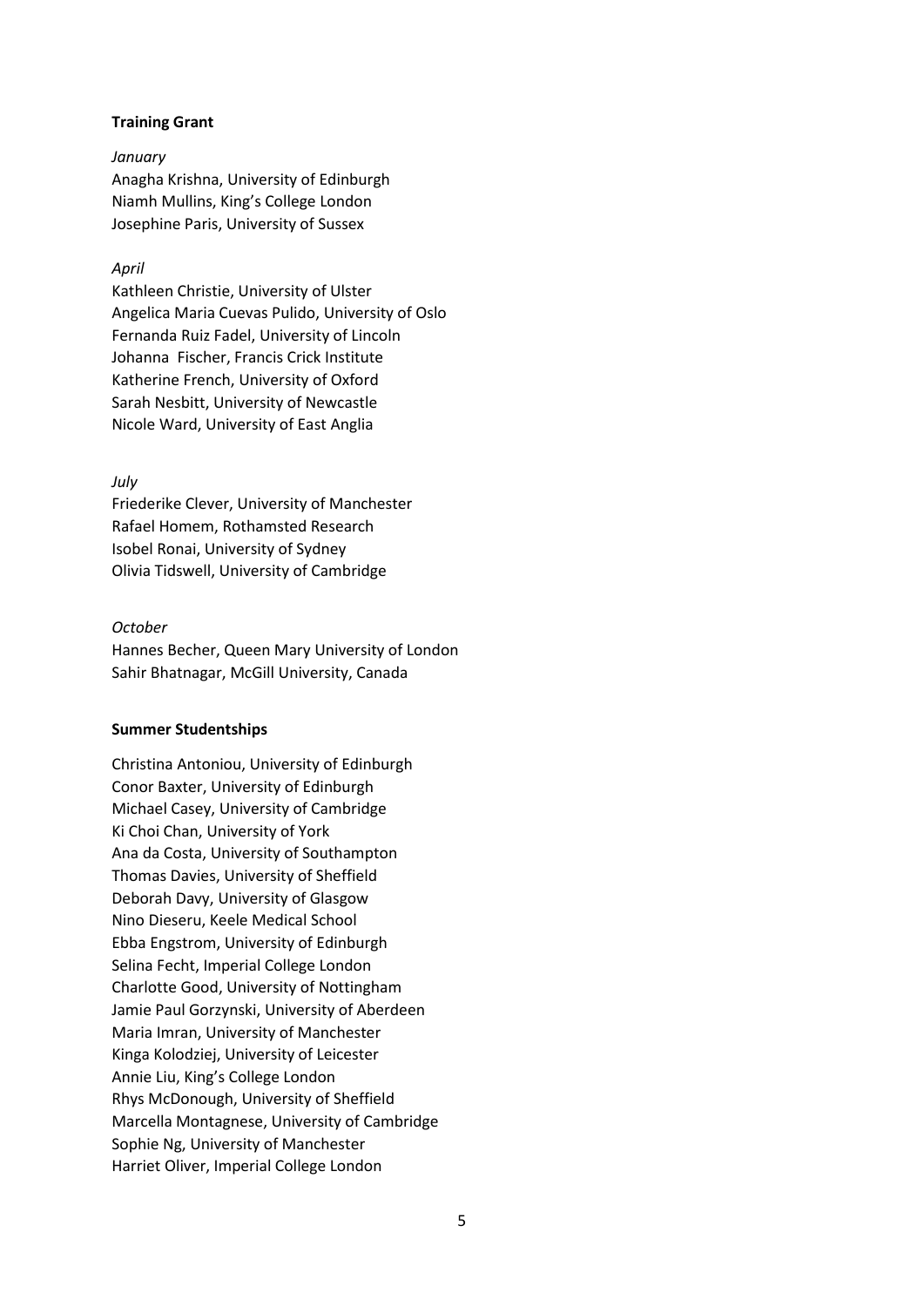Dominika Pelegrinova, University of Edinburgh Blake Perkins, University of Leeds Dominika Raffajova, University of Edinburgh David Rapley, University of Sheffield Sadaf Sohrabi Sedeh, University of Edinburgh William Stephenson, University of Newcastle Nikita Telkar, University of Newcastle Amruta Tendolkar, University of Sheffield Zoe Vance, Trinity College London Xinyu Yu (Lisa), University College London

## **Sectional Interest Group**

David John Allard, University of Exeter Thorsten Allers, University of Nottingham James Hodge, University of Bristol Josephine Pemberton, University of Edinburgh

## **One off meeting sponsorship**

Sarra Achouri, CamBioScience Ltd Mr Luis Alberto Baena Lopez, Sir William Dunn School of Pathology, Oxford Brian Charlesworth, University of Edinburgh Dr Jonathan Chubb, University College London Nathalie Feiner, Lund University Kevin Fowler, University College London Prof Nicholas Greene, University College London Prof Anthony Isles, University of Cardiff Chris Jiggins, University of Cambridge Sebastian Kittelmann, Oxford Brookes University Alexander Lorenz, University of Aberdeen Alistair McGregor, Oxford Brookes University Nicola Nadeau, University of Sheffield Nisha Nair, University of Manchester Mariam Osman, Genetic Alliance UK Dr Silvia Paracchini, University of St Andrews Reuben Pengelly, University of Southampton Nic Tapon, Cancer Research UK Carika Weldon, DeMontfort University